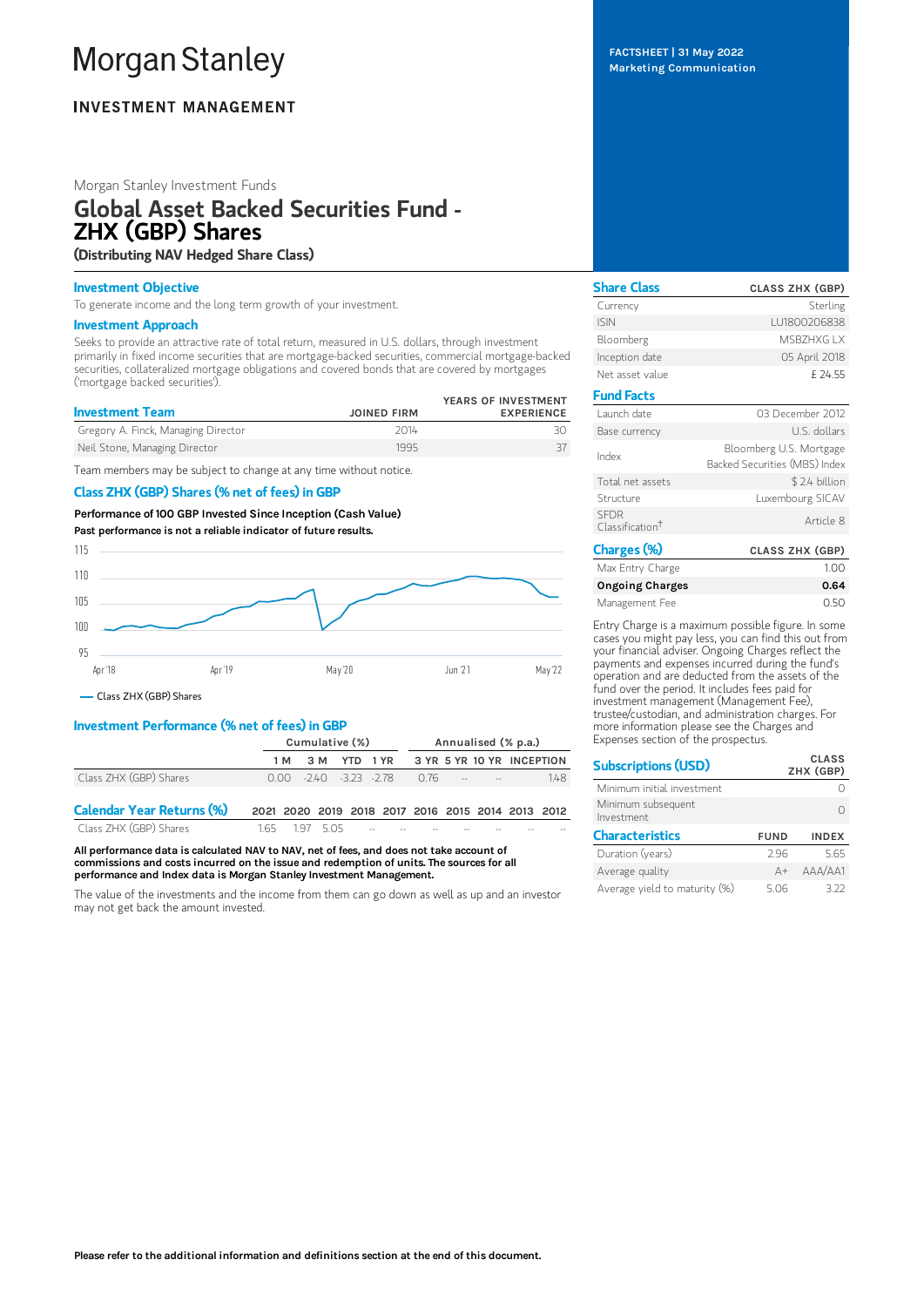# Sector Allocation (% of Total Net Assets)<sup>1,2</sup> FUND

|  | Covered                         | 1.32  |
|--|---------------------------------|-------|
|  | Non-US RMBS                     | 18.50 |
|  | <b>O</b> US Agency Passthroughs | 21.78 |
|  | US Non-Agency RMBS              | 19.02 |
|  | US Non-Agency CMBS              | 7.93  |
|  | US ABS                          | 10.69 |
|  | Non-US ABS                      | 5.39  |
|  | Non-US CMBS                     | 7.25  |
|  | US Agency CMOs                  | 2.96  |
|  | Cash / FX                       | 5.16  |

| <b>Quality Distribution (% of Total Net Assets)</b> <sup>1,3</sup> | <b>FUND</b>    |         |
|--------------------------------------------------------------------|----------------|---------|
|                                                                    | AAA            | 47.97   |
|                                                                    | AA             | 10.63   |
|                                                                    | А              | 8.92    |
|                                                                    | <b>BBB</b>     | 6.49    |
|                                                                    | <b>BB</b>      | 3.44    |
|                                                                    | ιB             | 3.94    |
|                                                                    | $\bigcirc$ CCC | 1.73    |
|                                                                    | $\bullet$ CC   | 0.24    |
|                                                                    | D              | 0.13    |
|                                                                    | Not Rated      | 26.00   |
|                                                                    | Cash           | $-9.50$ |

# Top Countries (% of Total Net Assets)<sup>1</sup> FUND

|  | U.S.                  | 72.20   |
|--|-----------------------|---------|
|  | United Kingdom        | 13.00   |
|  | $\bullet$ Netherlands | 3.87    |
|  | Spain                 | 2.82    |
|  | Ireland               | 2.80    |
|  | Germany               | 2.75    |
|  | $\bullet$ Canada      | 2.52    |
|  | Australia             | 1.81    |
|  | $\bullet$ Italy       | 1.50    |
|  | Other                 | 6.23    |
|  | Cash                  | $-9.50$ |

<sup>†</sup> This Fund is classified as an Article 8 product under the Sustainable Finance Disclosure Regulation. Article 8 products are those which promote environmental or social characteristics and which integrate sustainability into the investment process in a binding manner. Before making any decision to invest in the fund mentioned herein, please refer to all the characteristics and objectives of the Fund noted in the current Prospectus and KIID at morganstanleyinvestmentfunds.com.

<sup>1</sup>May not sum to 100% due to rounding.

<sup>2</sup> For additional information regarding sector classification/definitions please visit www.msci.com/gics and the glossary at www.morganstanley.com/im. <sup>3</sup> Quality distribution data for securities is sourced from Fitch, Moody's and S&P. Where the credit ratings for individual securities differ between the three ratings agencies, the 'highest' rating is applied. The rating of credit default swaps is based on the 'highest' rating of the underlying reference bond. 'Cash' includes investments in short term instruments, including investments in Morgan Stanley liquidity funds.

#### Please refer to the Prospectus for full risk disclosures, available at www.morganstanleyinvestmentfunds.com. All data as of 31.05.2022 and subject to change daily.

This is a marketing communication. Applications for shares in the Fund should not be made without first consulting the current Prospectus and the Key Investor Information Document ("KIID"), which are available in English and in the official language of your local jurisdiction at

leyinvestmentfunds.com or free of charge from the Registered Office of Morgan Stanley Investment Funds, European Bank and Business Centre, 6B route de Trèves, L-2633 Senningerberg, R.C.S. Luxemburg B 29 192. A summary of investor rights is available in English at the same website. If the management company of the relevant Fund decides to terminate its arrangement for marketing that Fund in any EEA country where it is registered for sale, it will do so in accordance with the relevant UCITS rules.

### Share Class ZHX (GBP) Risk and Reward Profile

| Lower Risk |                                  |  |  | <b>Higher Risk</b>                |  |
|------------|----------------------------------|--|--|-----------------------------------|--|
|            |                                  |  |  |                                   |  |
|            | <b>Potentially Lower Rewards</b> |  |  | <b>Potentially Higher Rewards</b> |  |

The risk and reward category shown is based on historic data.

- Historic figures are only a guide and may not be a reliable indicator of what may happen in the future.
- As such this category may change in the future.
- The higher the category, the greater the potential reward, but also the greater the risk of losing the investment. Category 1 does not indicate a risk free investment.
- The fund is in this category because it invests in fixed income securities and the fund's simulated and/or realised return has experienced medium rises and falls historically.
- The fund may be impacted by movements in the exchange rates between the fund's currency and the currencies of the fund's investments.

This rating does not take into account other risk factors which should be considered before investing, these include:

- The value of bonds are likely to decrease if interest rates rise and vice versa. The value of financial derivative instruments are highly sensitive and may
- result in losses in excess of the amount invested by the Sub-Fund. Issuers may not be able to repay their debts, if this happens the value of
- your investment will decrease. This risk is higher where the fund invests in a bond with a lower credit rating.
- The fund relies on other parties to fulfill certain services, investments or transactions. If these parties become insolvent, it may expose the fund to financial loss.
- Sustainability factors can pose risks to investments, for example: impact asset values, increased operational costs.
- There may be an insufficient number of buyers or sellers which may affect the funds ability to buy or sell securities.
- There are increased risks of investing in emerging markets as political, legal and operational systems may be less developed than in developed markets.
- In order to achieve the currency hedging, this share class relies on other parties to fulfil certain contractual obligations, as these parties may fail to do so there is a higher risk to your investment.
- Past performance is not a reliable indicator of future results. Returns may increase or decrease as a result of currency fluctuations. The value of investments and the income from them can go down as well as up and investors may lose all or a substantial portion of his or her investment.
- The value of the investments and the income from them will vary and there
- can be no assurance that the Fund will achieve its investment objectives. Investments may be in a variety of currencies and therefore changes in rates of exchange between currencies may cause the value of investments to decrease or increase. Furthermore, the value of investments may be adversely affected by fluctuations in exchange rates between the investor's reference currency and the base currency of the investments.

#### Additional Z Share Classes

|            | <b>CURRENCY</b> | LAUNCH     | <b>ISIN</b>  | <b>BLOOMBERG</b> |
|------------|-----------------|------------|--------------|------------------|
|            | LISD.           | 03122012   | LU0858068314 | MSGMSCZ I X      |
| $ZH$ (EUR) | <b>FUR</b>      | 19.05.2017 | LU0908572075 | MSGMS7H I X      |
| ZH (SEK)   | SFK.            | 19 05 2017 | LU1610904333 | MSGM7HS I X      |
| ZHX (EUR)  | <b>FUR</b>      | 02122020   | LU2260687673 | MGAB7HX IX       |
| 7X         | LISD            | 0312 2020  | LU0858068405 | MSGMSZX I X      |

#### **DEFINITIONS**

Average quality – average credit quality gives a snapshot of the portfolio's overall credit quality. It is an average of each security's credit rating, adjusted for its relative weighting in the portfolio. Average vield to maturity measures the annual return on interest-bearing securities. In this it is assumed that they will be held to maturity. This metric includes both the coupon payments received during the term of the security and the<br>repayment of the capital on maturity. **BIoomberg** stands for 'Bloomberg Global Identifier (BBGID)'. This is a unique 12 digit alphanumerical code designed to enable the identification of securities, such as the Morgan Stanley Investment Funds sub-funds at share class level, on a Bloomberg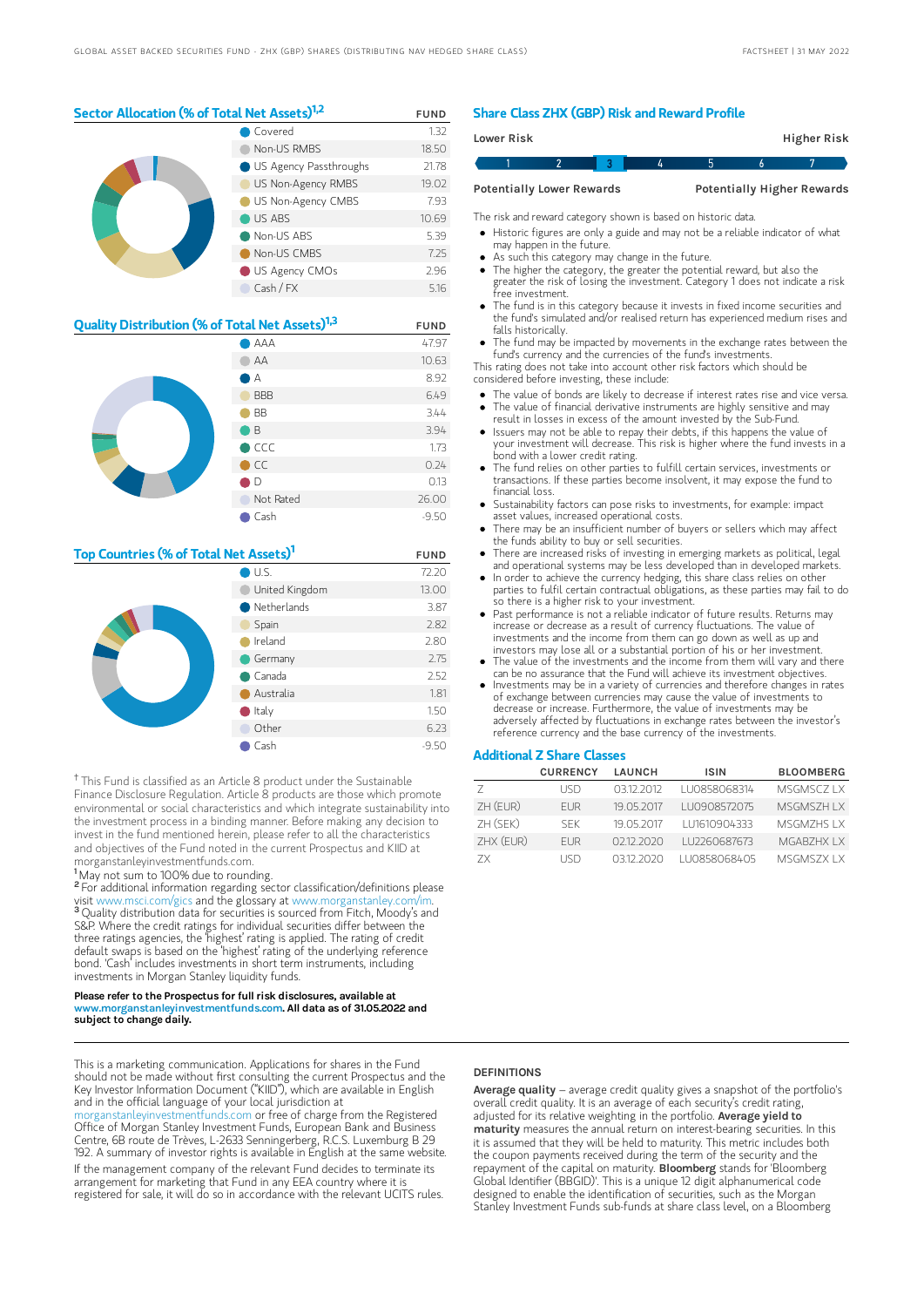Terminal. The Bloomberg Terminal, a system provided by Bloomberg L.P., enables analysts to access and analyse real-time financial market data. Each Bloomberg code starts with the same BBG prefix, followed by nine further characters that we list here in this guide for each share class of each fund. Cash & Equivalents are defined as the value of assets that can be converted into cash immediately. These include commercial paper, open FX transactions, Treasury bills and other short-term instruments. Such instruments are considered cash equivalents because they are deemed liquid and not subject to significant risk of changes in values. Duration is a measure of the sensitivity of the price (the value of principal) of a fixedincome investment to a change in interest rates. Duration is expressed as a number of years. Rising interest rates mean falling bond prices, while declining interest rates mean rising bond prices. ISIN is the international securities identification number (ISIN), a 12 digit code consisting of numbers and letters that distinctly identifies securities. NAV is the Net Asset Value per share of the Fund (NAV), which represents the value of the assets of a fund less its liabilities.

#### INDEX INFORMATION

The Bloomberg U.S. Mortgage Backed Securities (MBS) Index: tracks agency mortgage backed pass-through securities (both fixed-rate and hybrid ARM) guaranteed by Ginnie Mae (GNMA), Fannie Mae (FNMA), and Freddie Mac (FHLMC). The index is constructed by grouping individual TBAdeliverable MBS pools into aggregates or generics based on program, coupon and vintage. The index is unmanaged and does not include any expenses, fees or sales charges. It is not possible to invest directly in an index.

"Bloomberg®" and the Bloomberg Index/Indices used are service marks of Bloomberg Finance L.P. and its affiliates, and have been licensed for use for certain purposes by Morgan Stanley Investment Management (MSIM). Bloomberg is not affiliated with MSIM, does not approve, endorse, review, or recommend any product, and. does not guarantee the timeliness, accurateness, or completeness of any data or information relating to any product.

#### **DISTRIBUTION**

This communication is only intended for and will only be distributed to persons resident in jurisdictions where such distribution or availability would not be contrary to local laws or regulations. In particular, the Shares are not for distribution to US persons.

Ireland: MSIM Fund Management (Ireland) Limited. Registered Office: The Observatory, 7-11 Sir John Rogerson's Quay, Dublin 2, D02 VC42, Ireland. Registered in Ireland as a private company limited by shares under company number 616661. MSIM Fund Management (Ireland) Limited is regulated by the Central Bank of Ireland. United Kingdom: Morgan Stanley Investment Management Limited is authorised and regulated by the Financial Conduct Authority. Registered in England. Registered No. 1981121. Registered Office: 25 Cabot Square, Canary Wharf, London E14 4QA, authorised and regulated by the Financial Conduct Authority. Dubai: Morgan Stanley Investment Management Limited (Representative Office, Unit Precinct 3-7th Floor-Unit 701 and 702, Level 7, Gate Precinct Building 3, Dubai International Financial Centre, Dubai, 506501, United Arab Emirates. Telephone: +97 (0)14 709 7158). Italy: MSIM Fund Management (Ireland)Limited, Milan Branch (Sede Secondaria di Milano) is a branch of MSIM Fund Management (Ireland) Limited, a company registered in Ireland, regulated by the Central Bank of Ireland and whose registered office is at The Observatory, 7-11 Sir John Rogerson's Quay, Dublin 2, D02 VC42, Ireland. MSIM Fund Management (Ireland) Limited Milan Branch (Sede Secondaria di Milano) with seat in Palazzo Serbelloni Corso Venezia, 16 20121 Milano, Italy, is registered in Italy with company number and VAT<br>number 11488280964. **The Netherlands:** MSIM Fund Management (Ireland) Limited, Rembrandt Tower, 11th Floor Amstelplein 1 1096HA, Netherlands. Telephone: 31 2-0462-1300. Morgan Stanley Investment Management is a branch office of MSIM Fund Management (Ireland) Limited. MSIM Fund Management (Ireland) Limited is regulated by the<br>Central Bank of Ireland. **France:** MSIM Fund Management (Ireland) Limited, Paris Branch is a branch of MSIM Fund Management (Ireland) Limited, a company registered in Ireland, regulated by the Central Bank of Ireland and whose registered office is at The Observatory, 7-11 Sir John Rogerson's Quay, Dublin 2, D02 VC42, Ireland. MSIM Fund Management (Ireland) Limited Paris Branch with seat at 61 rue de Monceau 75008 Paris, France, is registered in France with company number 890 071 863 RCS. Spain: MSIM Fund Management (Ireland) Limited, Sucursal en España is a branch of MSIM Fund Management (Ireland) Limited, a company registered in Ireland, regulated by the Central Bank of Ireland and whose registered office is at The Observatory, 7-11 Sir John Rogerson's Quay, Dublin 2, D02 VC42, Ireland. MSIM Fund Management (Ireland) Limited, Sucursal en España with seat in Calle Serrano 55, 28006, Madrid, Spain, is registered in Spain with tax identification number W0058820B. Switzerland: Morgan Stanley & Co. International plc, London, Zurich Branch Authorised and regulated by the Eidgenössische Finanzmarktaufsicht ("FINMA"). Registered with the Register of Commerce Zurich CHE-115.415.770. Registered Office:

Beethovenstrasse 33, 8002 Zurich, Switzerland, Telephone +41 (0) 44 588 1000. Facsimile Fax: +41(0) 44 588 1074.

Australia: This publication is disseminated in Australia by Morgan Stanley Investment Management (Australia) Pty Limited ACN: 122040037, AFSL No. 314182, which accepts responsibility for its contents. This publication, and any access to it, is intended only for "wholesale clients" within the meaning of the Australian Corporations Act. Hong Kong: This document has been issued by Morgan Stanley Asia Limited for use in Hong Kong and shall only be made available to "professional investors" as defined under the Securities and Futures Ordinance of Hong Kong (Cap 571). The contents of this document have not been reviewed nor approved by any regulatory authority including the Securities and Futures Commission in Hong Kong. Accordingly, save where an exemption is available under the relevant law, this document shall not be issued, circulated, distributed, directed at, or made available to, the public in Hong Kong. Singapore: This publication should not be considered to be the subject of an invitation for subscription or purchase, whether directly or indirectly, to the public or any member of the public in Singapore other than (i) to an institutional investor under section 304 of the Securities and Futures Act, Chapter 289 of Singapore ("SFA"), (ii) to a "relevant person" (which includes an accredited investor) pursuant to section 305 of the SFA, and such distribution is in accordance with the conditions specified in section 305 of the SFA; or (iii) otherwise pursuant to, and in accordance with the conditions of, any other applicable provision of the SFA. In particular, for investment funds that are not authorized or recognized by the MAS, units in such funds are not allowed to be offered to the retail public; any written material issued to persons as aforementioned in connection with an offer is not a prospectus as defined in the SFA and, accordingly, statutory liability under the SFA in relation to the content of prospectuses does not apply, and investors should consider carefully whether the investment is suitable for them. This publication has not been reviewed by the Monetary Authority of Singapore.

Chile: Neither the Fund nor the interests in the Fund are registered in the Registry of Offshore Securities (el Registro de Valores Extranjeros) or subject to the supervision of the Commission for the Financial Market (la Comisión para el Mercado Financiero). This document and other offering materials relating to the offer of the interests in the Fund do not constitute a public offer of, or an invitation to subscribe for or purchase, the Fund interests in the Republic of Chile, other than to individually identified purchasers pursuant to a private offering within the meaning of Article 4 of the Chilean Securities Act (la Ley del Mercado de Valores) (an offer that is not "addressed to the public at large or to a certain sector or specific group of the public").

Peru: The interests in the Fund have not been and will not be registered in Peru under Decreto Legislativo 862: Ley de Fondos de Inversión y sus Sociedades Administradoras or under Decreto Legislativo 861: Ley del Mercado de Valores (the "Securities Market Law"), and are being offered to institutional investors only (as defined in article 8 of the Securities Market Law) pursuant to a private placement, according to article 5 of the Securities Market Law. The interests in the Fund have not been registered in the securities market public registry (Registro Público del Mercado de Valores) maintained by, and the offering of the Fund interests in Peru is not subject to the supervision of, the Superintendencia del Mercado de Valores. Any transfers of the Fund interests shall be subject to the limitations contained in the Securities Market Law and the regulations issued thereunder.

#### IMPORTANT INFORMATION

EMEA: This marketing communication has been issued by MSIM Fund Management (Ireland) Limited. MSIM Fund Management (Ireland) Limited is regulated by the Central Bank of Ireland. MSIM Fund Management (Ireland) Limited is incorporated in Ireland as a private company limited by shares with company registration number 616661 and has its registered address at The Observatory, 7-11 Sir John Rogerson's Quay, Dublin 2, D02 VC42, Ireland.

This document contains information relating to the sub-fund ("Fund") of Morgan Stanley Investment Funds, a Luxembourg domiciled Société d'Investissement à Capital Variable. Morgan Stanley Investment Funds (the "Company") is registered in the Grand Duchy of Luxembourg as an undertaking for collective investment pursuant to Part 1 of the Law of 17th December 2010, as amended. The Company is an Undertaking for Collective Investment in Transferable Securities ("UCITS").

Applications for shares in the Fund should not be made without first consulting the current Prospectus, Key Investor Information Document ("KIID"), Annual Report and Semi-Annual Report ("Offering Documents"), or other documents available in your local jurisdiction which is available free of charge from the Registered Office: European Bank and Business Centre, 6B route de Trèves, L-2633 Senningerberg, R.C.S. Luxemburg B 29 192. In addition, all Italian investors should refer to the 'Extended Application Form', and all Hong Kong investors should refer to the 'Additional Information for Hong Kong Investors' section, outlined within the Prospectus. Copies of the Prospectus, KIID, the Articles of Incorporation and